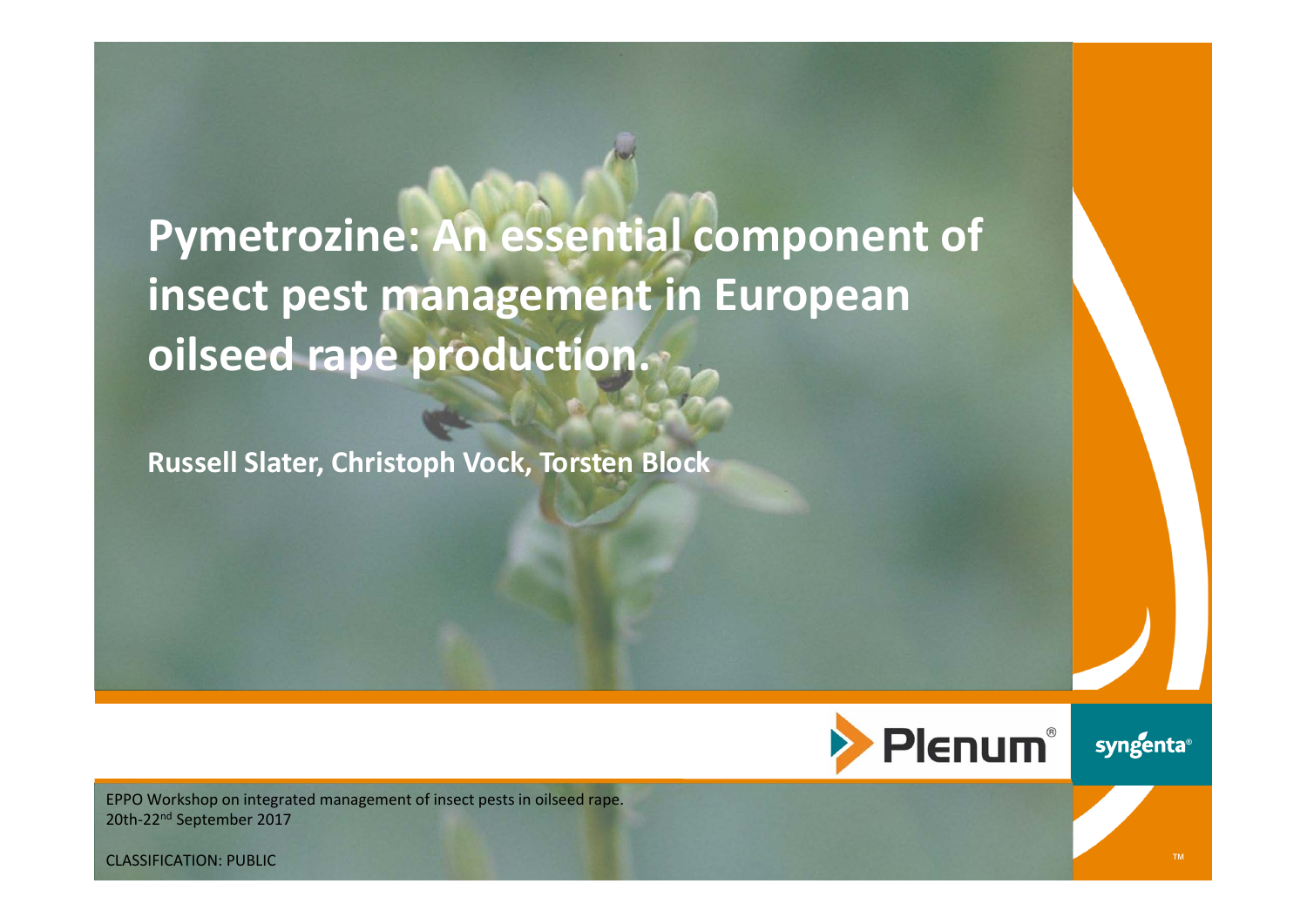|  | Code number                                       | <b>CGA 215944</b>                                                                      |  |  |  |
|--|---------------------------------------------------|----------------------------------------------------------------------------------------|--|--|--|
|  | Trade name                                        | <b>PLENUM</b>                                                                          |  |  |  |
|  | Formulation                                       | 50% WG                                                                                 |  |  |  |
|  | Common name                                       | Pymetrozine                                                                            |  |  |  |
|  | <b>Chemical class</b>                             | Pyridine azomethine                                                                    |  |  |  |
|  | Mode of action                                    | Chordotonal organ<br><b>TRPV</b> channel<br>modulator                                  |  |  |  |
|  | <b>IRAC MoA code</b>                              | $9_{\rm R}$                                                                            |  |  |  |
|  | Molecular<br>structure                            | НΝ<br>N<br>ĊH3                                                                         |  |  |  |
|  | Actvitiy                                          | Contact<br>Ingestion<br>Systemic                                                       |  |  |  |
|  | Spectrum                                          | Aphids<br>Whitefly<br>Planthoppers<br><b>Mealybugs</b><br><b>Beetles &amp; Weevils</b> |  |  |  |
|  | Other insecticides<br>with same mode<br>of action | Pyrifluquinazon<br>Afidopyrafen                                                        |  |  |  |



Pymetrozine works on the sensillae in the chordotonal organ and blocks the nerve impulse to the brain. This results in a constant stretching of the legs.





**Chordotonal-Sensillae**



**®**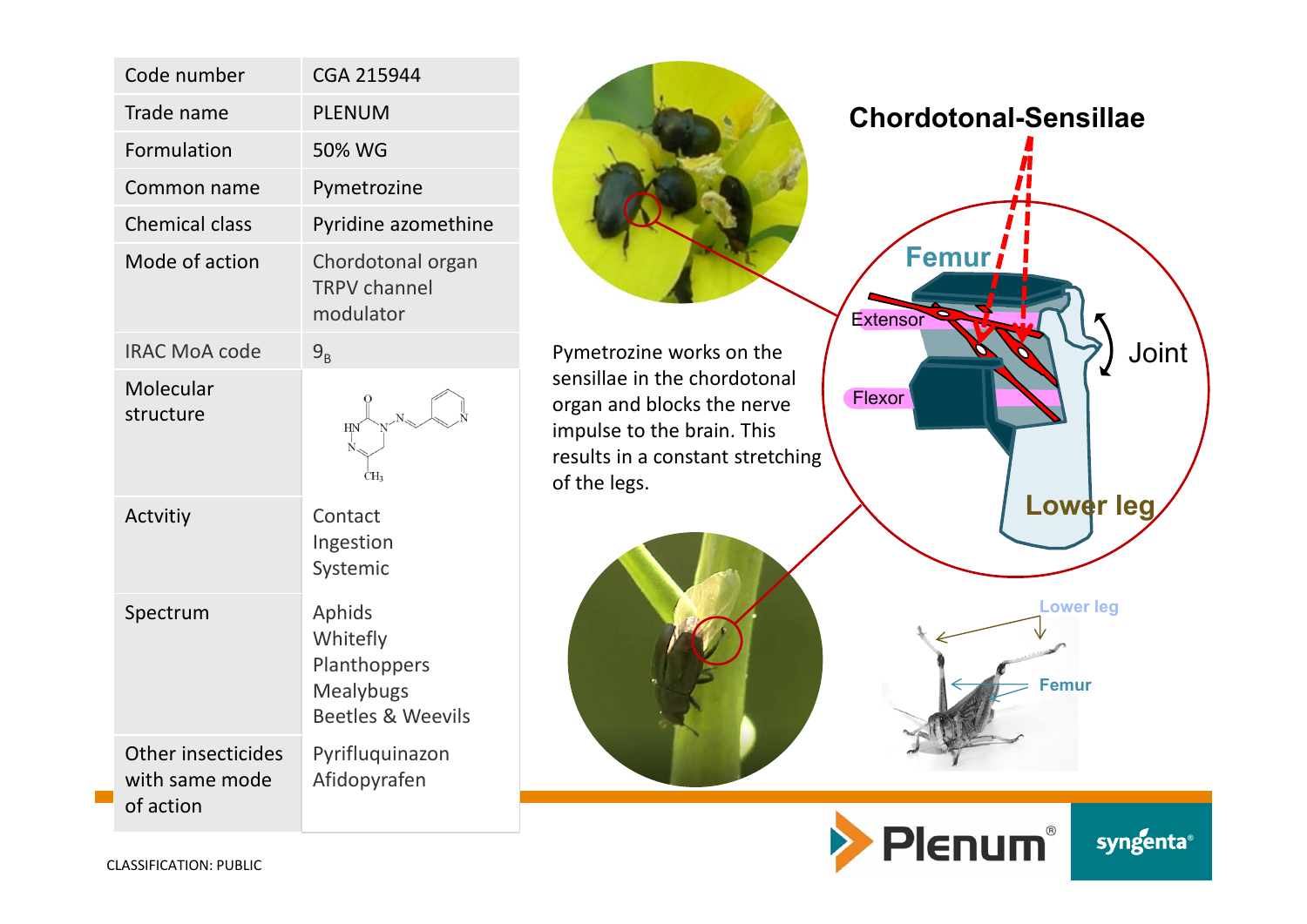



**®**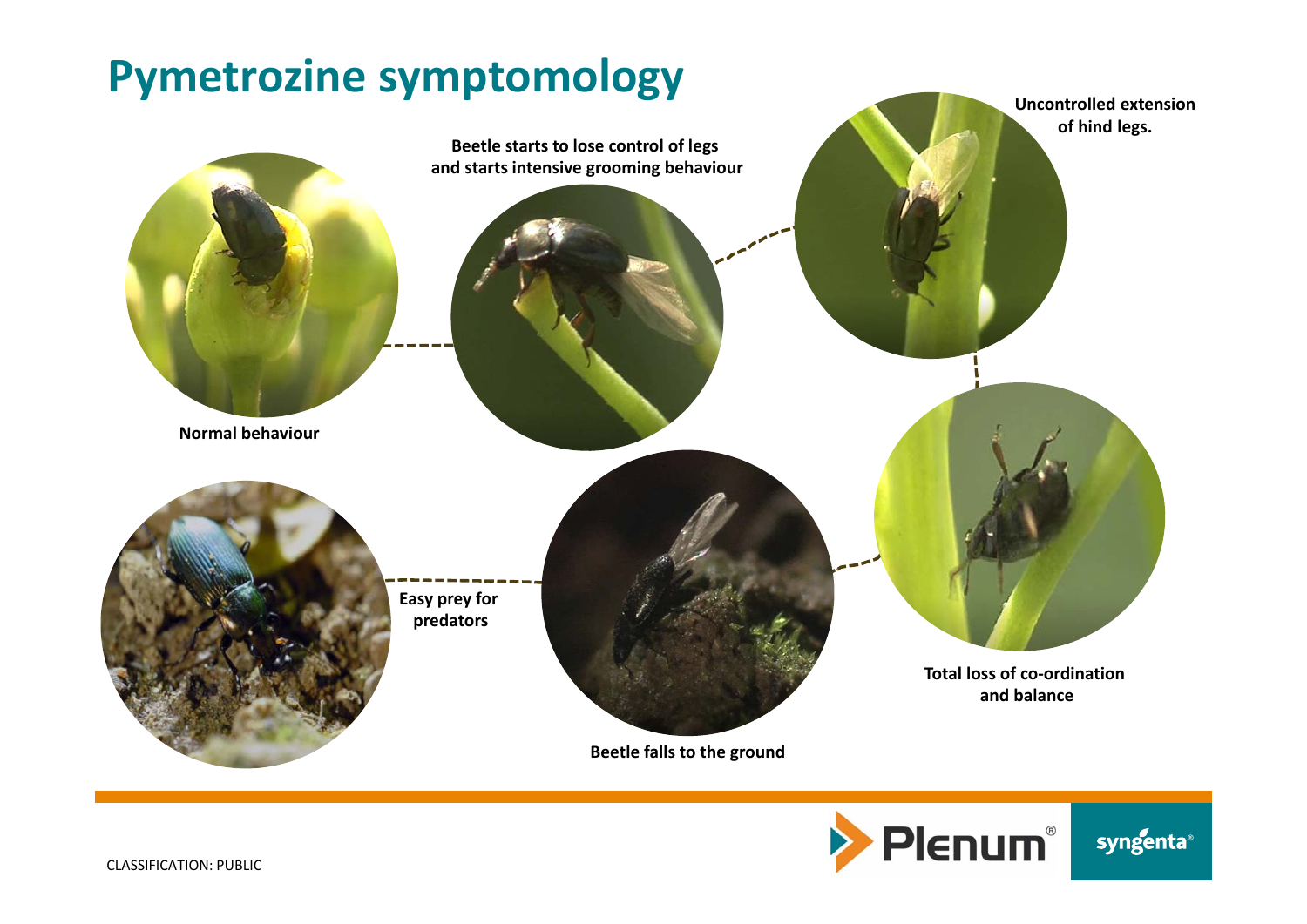## **Pymetrozine Use in OSR**



- •Unique mode of action in oilseed rape.
- •Rapid effects: stops feeding quickly .
- • Reliable performance: shown to provide pest control under varible environmental conditions
	- –Both high and low temperatures.

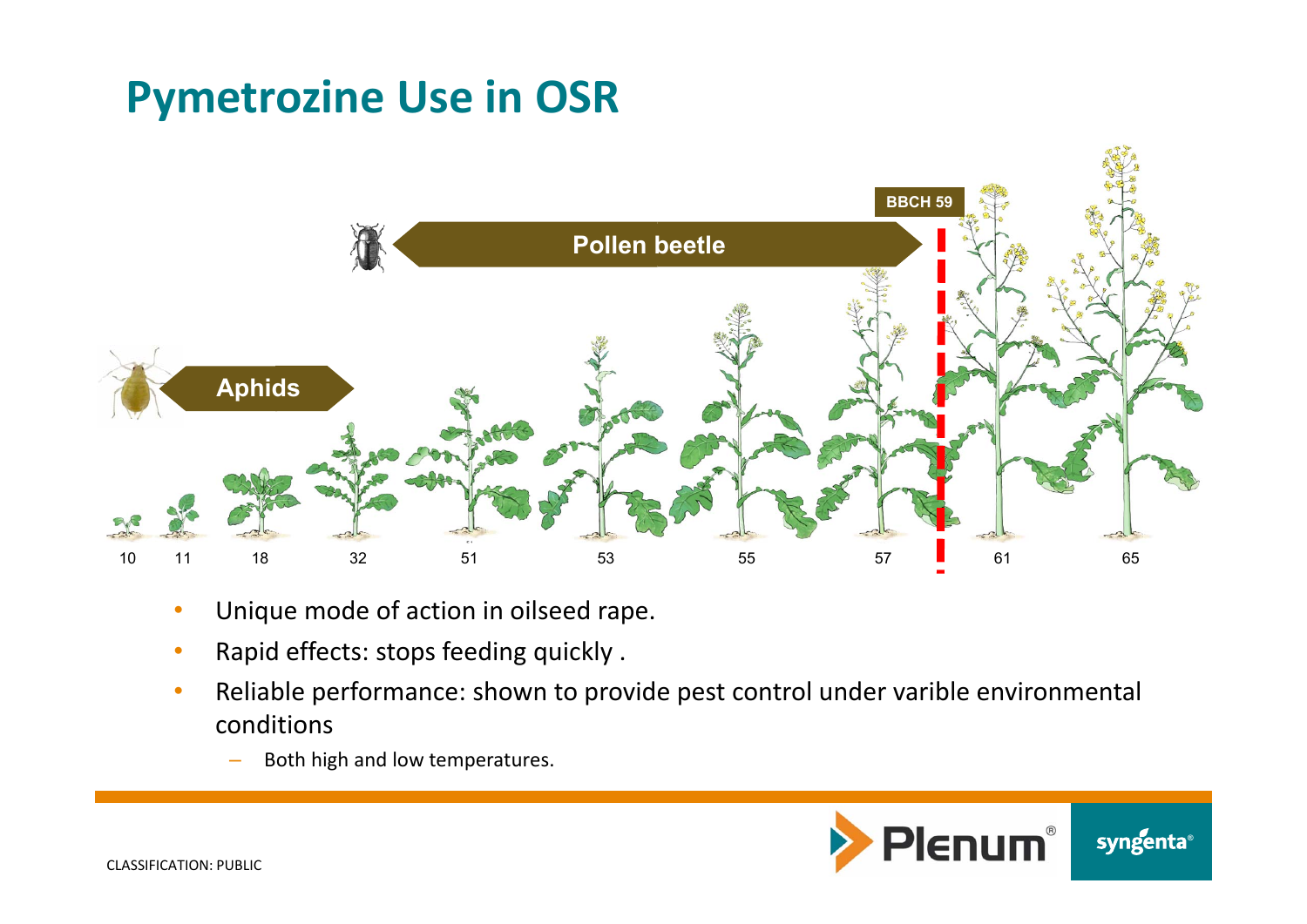## **Efficacy against pollen beetle in winter OSR**

**n = 31 (DE, CH, FR, PL, CZ, DK)**



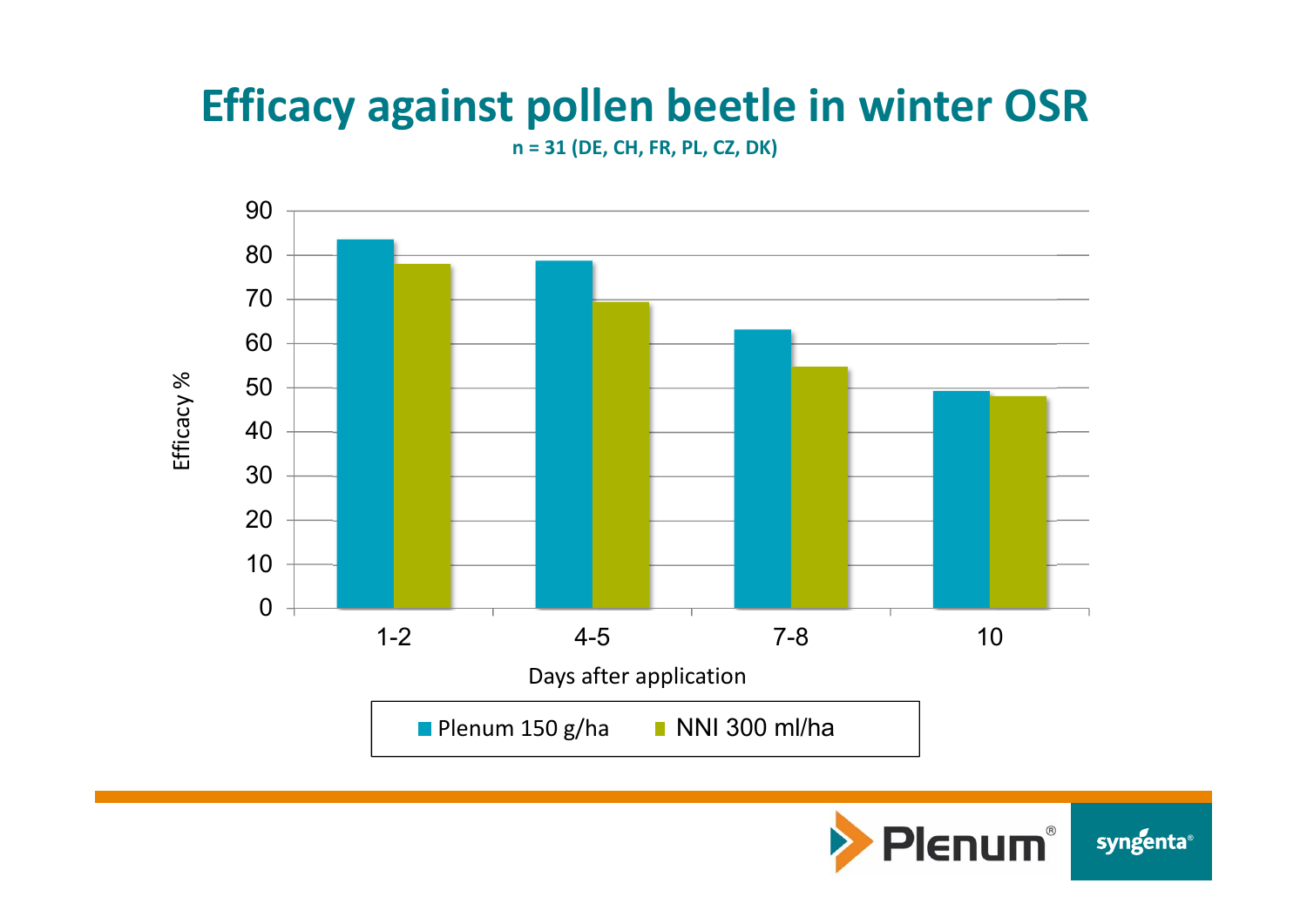### **Resistance status of major OSR pests to registered insecticides modes of action.**

| <b>Chemical</b><br>subgroup | <b>IRAC</b><br><b>MoA</b> | A.I.<br><b>Examples</b>                     | (Meligethes aeneus)<br>Pollen Beetle | Rape Stem Weevil<br>(Ceutorhynchus napi) | seed weevil<br>(C.assimilis/Obstrictus)<br>Cabbage | Cabbage Stem Weevil<br>(C.pallidactylus) | stem weevil<br>Rape winter<br>(C.picitarsis) | (Psylliodes chrysocephala)<br>Cabbage stem<br>flea beetle | <b>Brassica pod midge</b><br>(Dasineura brassicae) | Green peach aphid<br>(Myzus persicae) |
|-----------------------------|---------------------------|---------------------------------------------|--------------------------------------|------------------------------------------|----------------------------------------------------|------------------------------------------|----------------------------------------------|-----------------------------------------------------------|----------------------------------------------------|---------------------------------------|
| Pyrethroids                 | 3A                        | L-cyhalothrin<br>Deltamethin<br>Cyfluthrin  |                                      |                                          |                                                    |                                          |                                              |                                                           |                                                    |                                       |
| Pyrethroids                 | 3A                        | Tau-fluvalinate<br>Bifenthrin<br>Etofenprox |                                      |                                          |                                                    |                                          |                                              |                                                           |                                                    |                                       |
| Organophosphates            | $1B$                      | Chlorpyrifos<br>Phosmet                     |                                      |                                          |                                                    |                                          |                                              |                                                           |                                                    |                                       |
| Neonicotinoids              | 4A                        | Thiacloprid<br>Acetamiprid<br>Thiamethoxam  |                                      |                                          |                                                    |                                          |                                              |                                                           |                                                    |                                       |
| Pyridine azomethine         | <b>9B</b>                 | Pymetrozine                                 |                                      |                                          |                                                    |                                          |                                              |                                                           |                                                    |                                       |
| Oxadiazines                 | 22A                       | Indoxacarb                                  |                                      |                                          |                                                    |                                          |                                              |                                                           |                                                    |                                       |
| Carbamates                  | 1A                        | Pirimicarb                                  |                                      |                                          |                                                    |                                          |                                              |                                                           |                                                    |                                       |

Green = No known cases of resistance, Yellow = localised shifts in sensitivity or localised resistance hotspots

Orange = Resistance reported in several regions with significant impact on pest control, Red = widespread resistance.

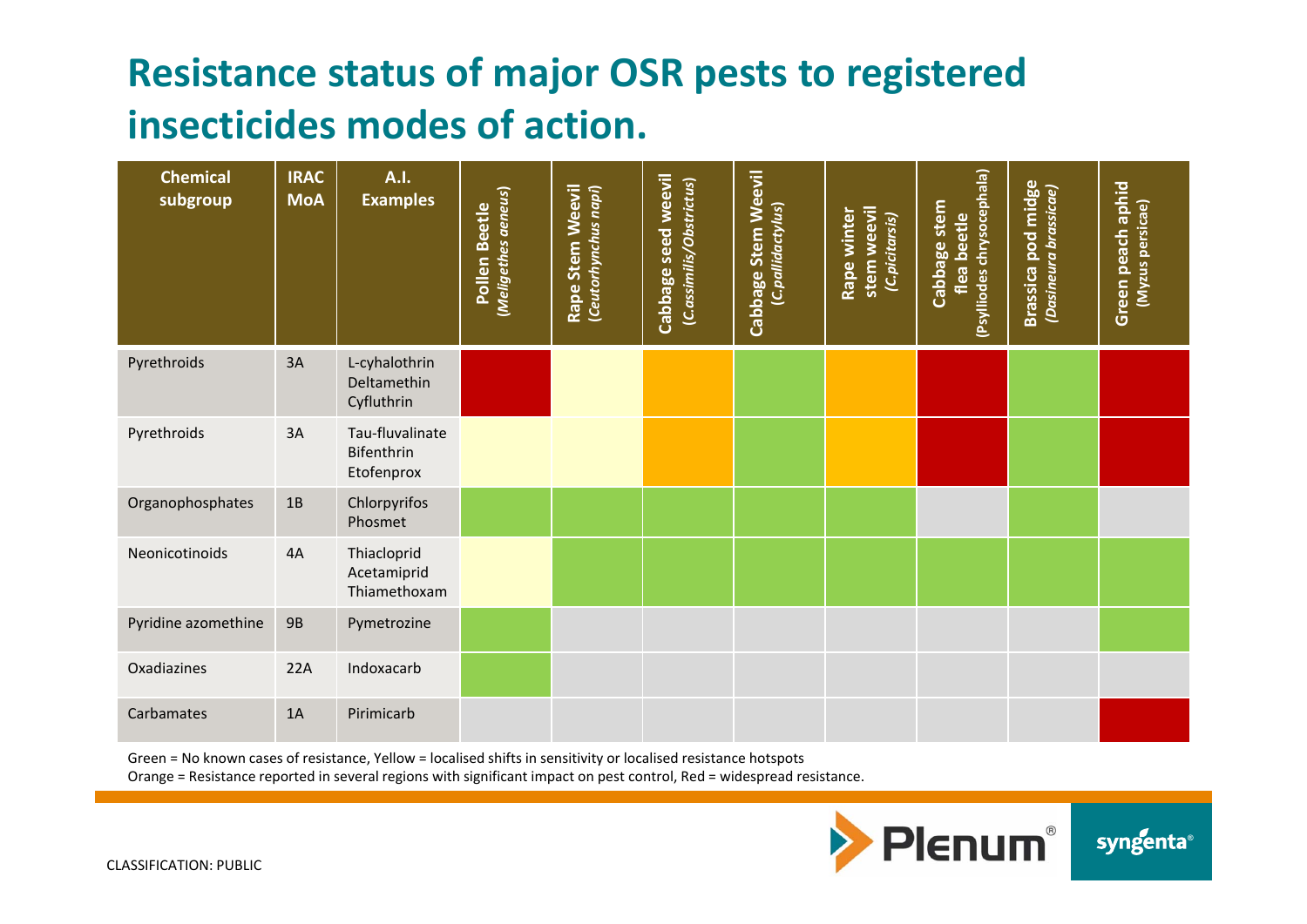#### **MoA's available across important OSR producing region for controlling pollen beetles ‐ Today**



**No. of MoA's today in average: 3‐5**

- •**Pyrethroides**
- •**Neonicotinoides**
- •**Organophosphates**
- •**Pymetrozine**
- •**Indoxacarb**
- •**Spinosad (CH only)**



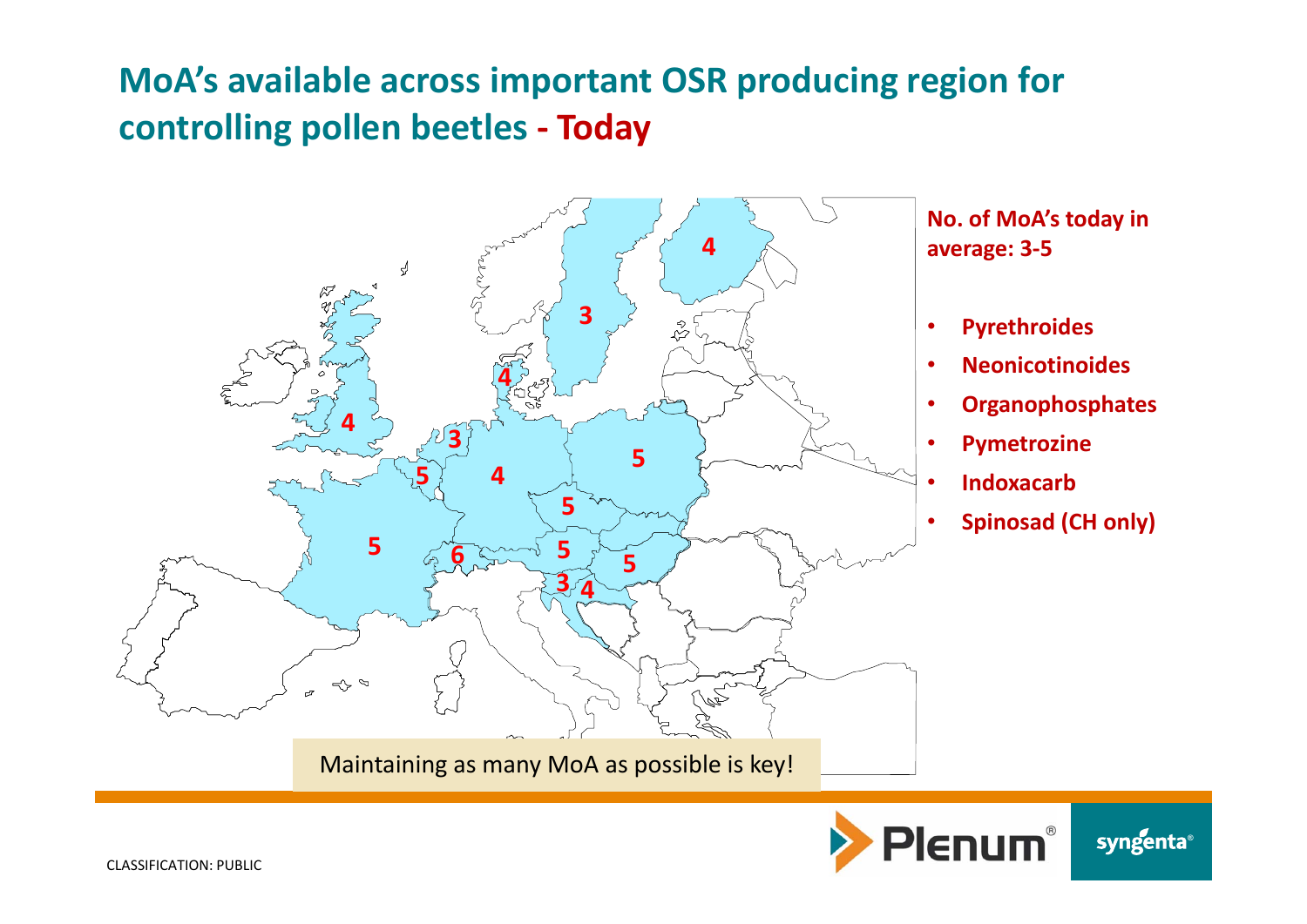# **Pollen beetle: MoA situation & outlook in Europe**

| <b>MoA groups registered</b>                       | availability in countries - today                                                           | <b>Outlook</b>                                                                       |  |  |  |
|----------------------------------------------------|---------------------------------------------------------------------------------------------|--------------------------------------------------------------------------------------|--|--|--|
| Pyrethroids (3A)                                   | Everywhere                                                                                  | Restistance selection<br>increasing (not all SPI's similar<br>affected) UNDER THREAT |  |  |  |
| Neonicotinoids (4A)                                | Everywhere (almost)                                                                         | Regulatory pressure high:<br><b>COMPLETE BAN?</b>                                    |  |  |  |
| Pyridine azomethine derivates:<br>Pymetrozine (9B) | Everywhere                                                                                  | <b>Regulatory pressure:</b><br><b>UNCERTAIN</b>                                      |  |  |  |
| Oxadiazines: Indoxacarb (22A)                      | Mostly available (not in HR, SL, SE,<br>NL)                                                 | Remains?                                                                             |  |  |  |
| Organophosphates (1B)                              | BE, FR, AT, PL, CZ, HR, HU, CH (not<br>in DK, GB, DE, SL, NL, SE)                           | Regulatory pressure high<br><b>Further PHASE OUT?</b>                                |  |  |  |
| Spinosyns: Spinosad (5)                            | CH only (not in EU)                                                                         | Potential in other countries?                                                        |  |  |  |
| New / alternative MoA                              | Regulatory reuquirements often compromise registrability success<br>chance or effectiveness |                                                                                      |  |  |  |

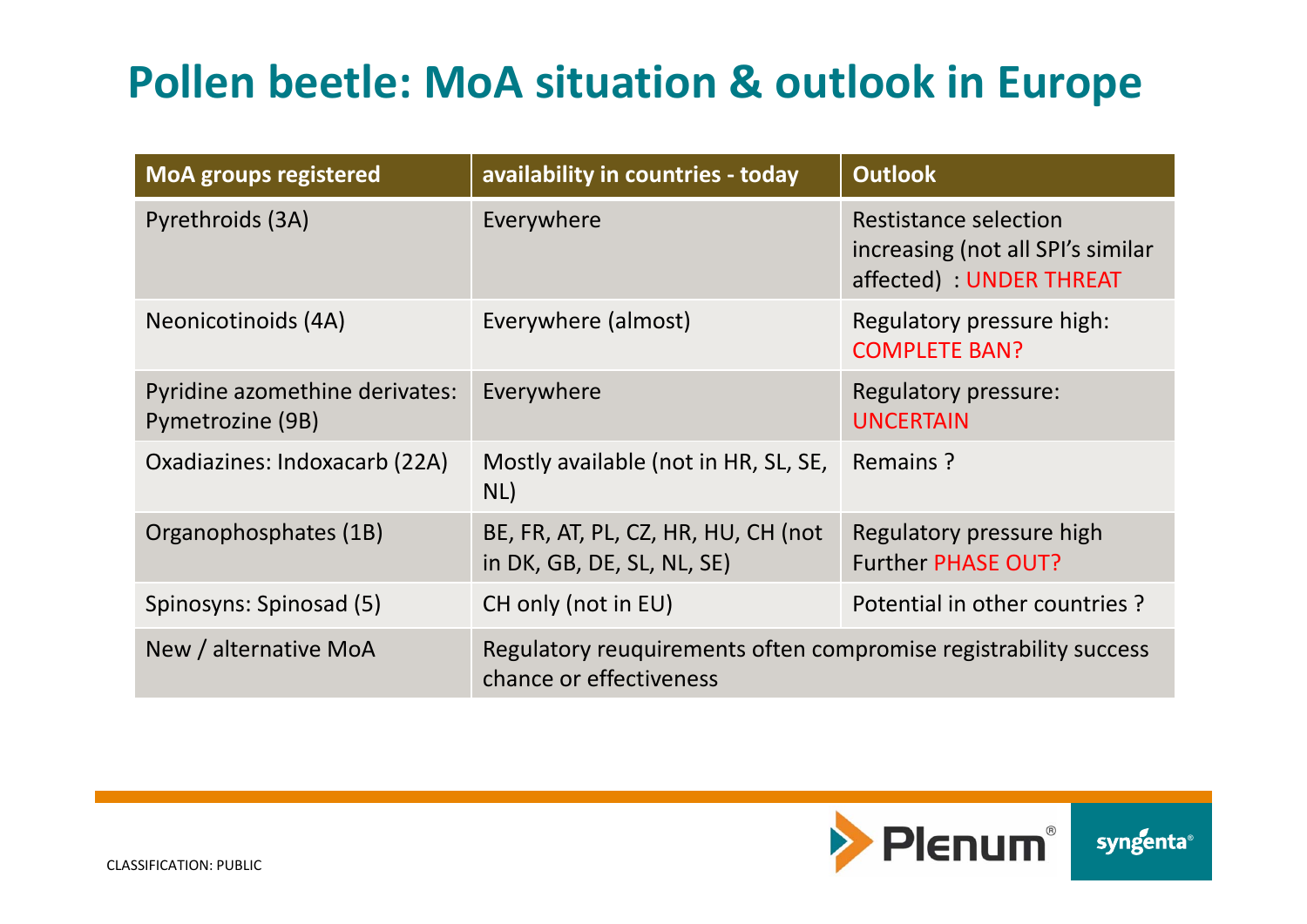#### **MoA's available across important OSR producing region for controlling pollen beetles – Future ?**



#### **Pyrethroids**

- **Pyrethroids not affected by resistance or reduced rates (Except DK, SE)**
- **Neonicotinoids**
- **Organophosphates**
- **Pymetrozine**
- **Indoxacarb**
- **Spinosad (CH only)**

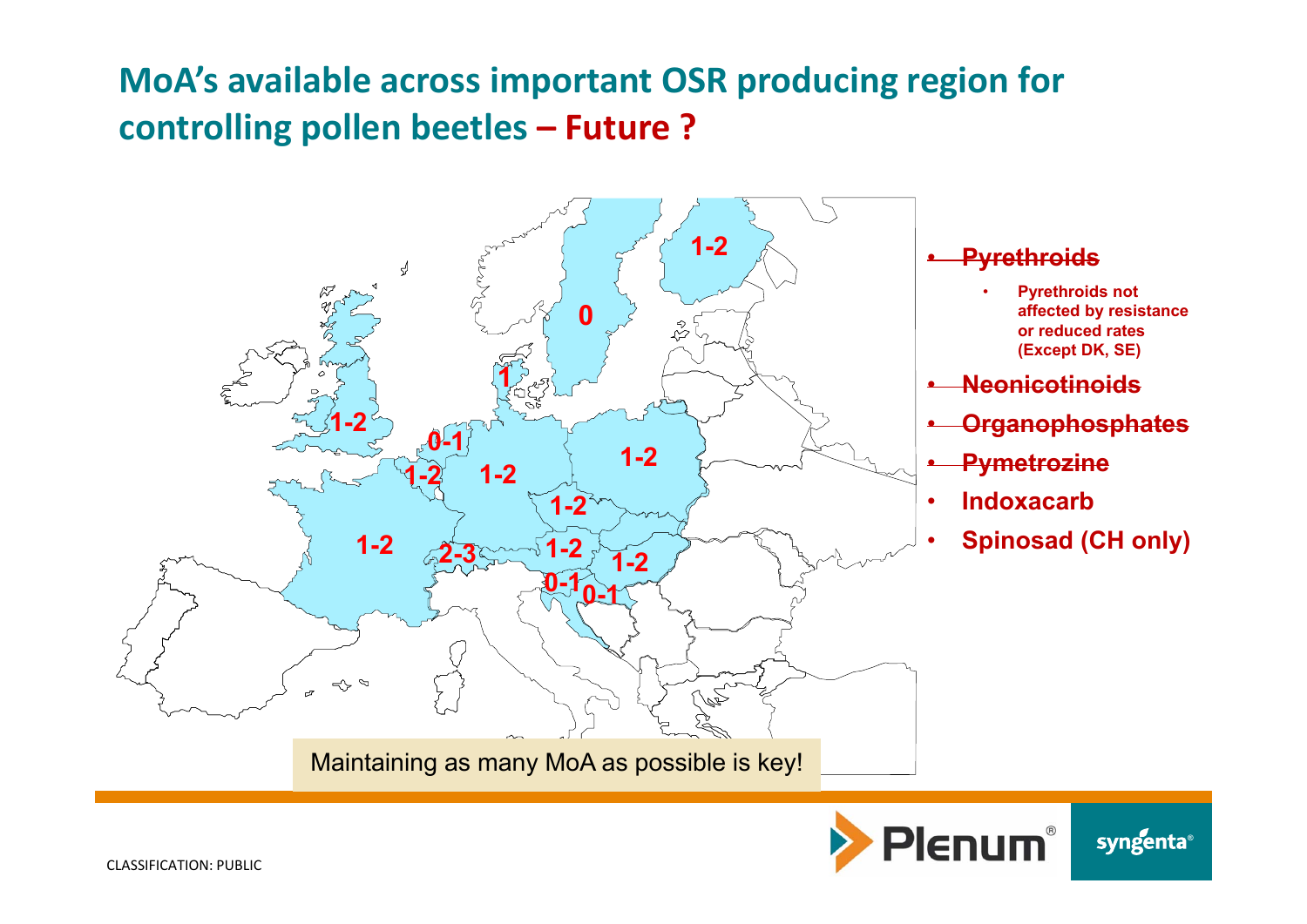#### **Maintaining diversity of modes of action & learning lessons from the past.** Percentage of pyrethroid resistant beetle populations in



- The lack of available alternatives and repetitive over use of pyrethroids is one of the key factors in the evolution of pyrethroid resistant oilseed rape pests.
- Response from industry has been to register alternative modes of action from their existing portfolio of products.
- However many of those alternatives are under threat from regulatory challenge.
- Discovery, development and registration of new active substances (especially new MoA) extremely challenging, particularly in Europe – Don't expect unlimited supply !
- Critical to maintain diversity of modes of action and implement resistance management in practice in order to prevent or delay resistance and repeat events of the past.



\* www.irac‐online‐org

CLASSIFICATION: PUBLIC